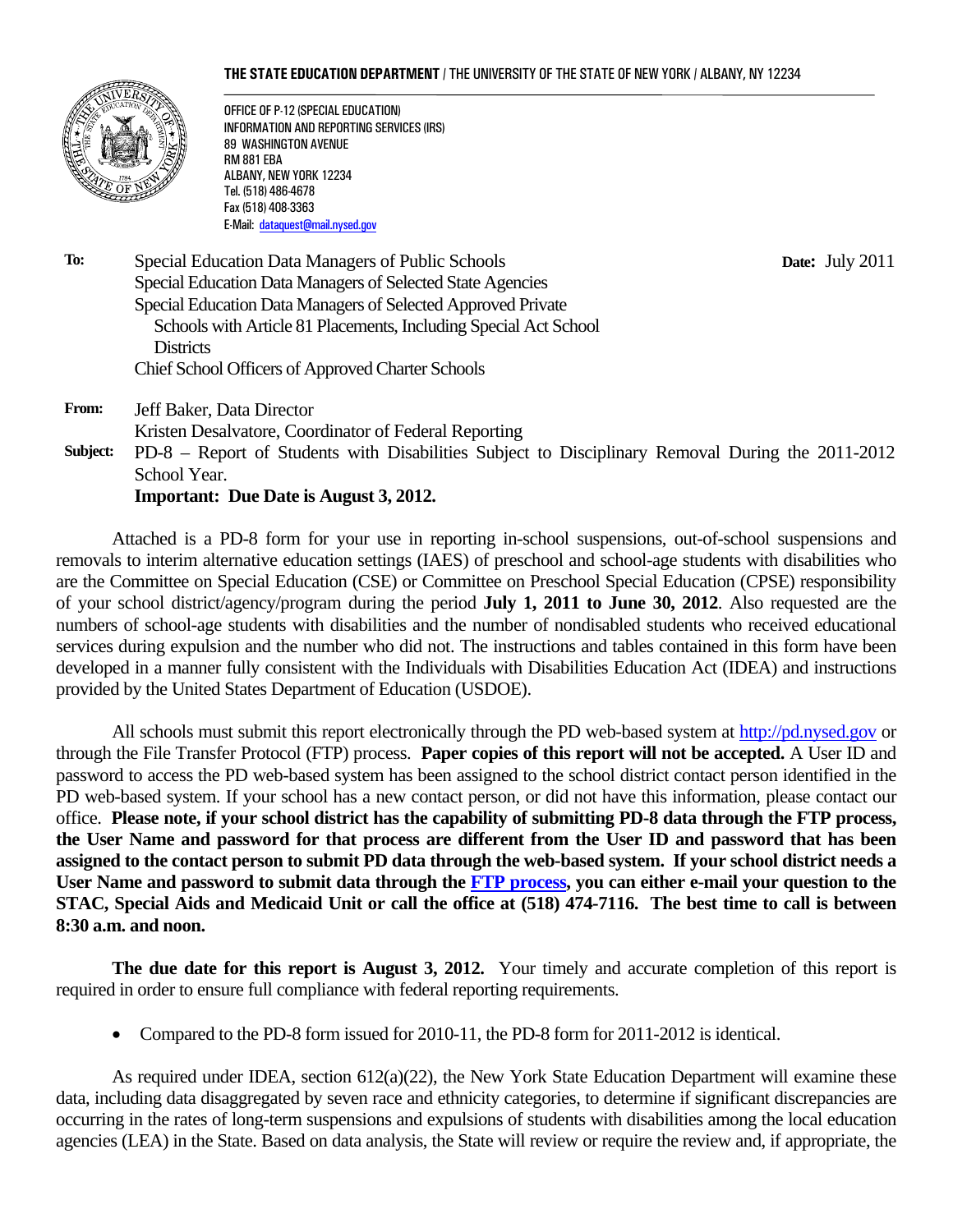revision of policies, procedures, and practices related to development and implementation of IEPs, the use of behavior interventions, and procedural safeguards to ensure that these policies, procedures and practices comply with IDEA. Also, in accordance with section 613(f) of IDEA, if suspension data are significantly disproportionate, based on race/ethnicity, the local educational agencies will be required to reserve 15 percent of their IDEA funds to provide comprehensive, coordinated early intervening services to serve children in the LEA, particularly children in those groups where there is significant discrepancy related to disproportionality.

The data collected through the PD forms and through the Student Information Repository System (SIRS) are used in one or more of the following reports and activities:

- State Performance Plan and Annual Performance Report for Special Education
- Public reporting of LEA results against State targets established in the State Performance Report. See the Special Education School District Data Profiles at http://eservices.nysed.gov/sepubrep/.
- • Designations of school districts as "meets requirements", "needs assistance", "needs intervention" or "needs substantial intervention."
- Calculation of minimum amount of per-pupil IDEA funds to be sub-allocated or spent on services.
- Chapter 655 Report to the Governor and the Legislature on the Status of the State's Schools
- Special Education Quality Assurance Reviews
- School District Report Cards
- Calculations to identify instances of possible race/ethnicity disproportionality
- Re-direct IDEA funds for Early Intervening Services
- Other reports required by State or federal statutes
- Evaluation of programs and policies

If you have any questions or are in need of assistance in completing this report, please contact SEDCAR by using the contact information provided in the letterhead. Thank you.

Attachment

Cc: Rebecca Cort James DeLorenzo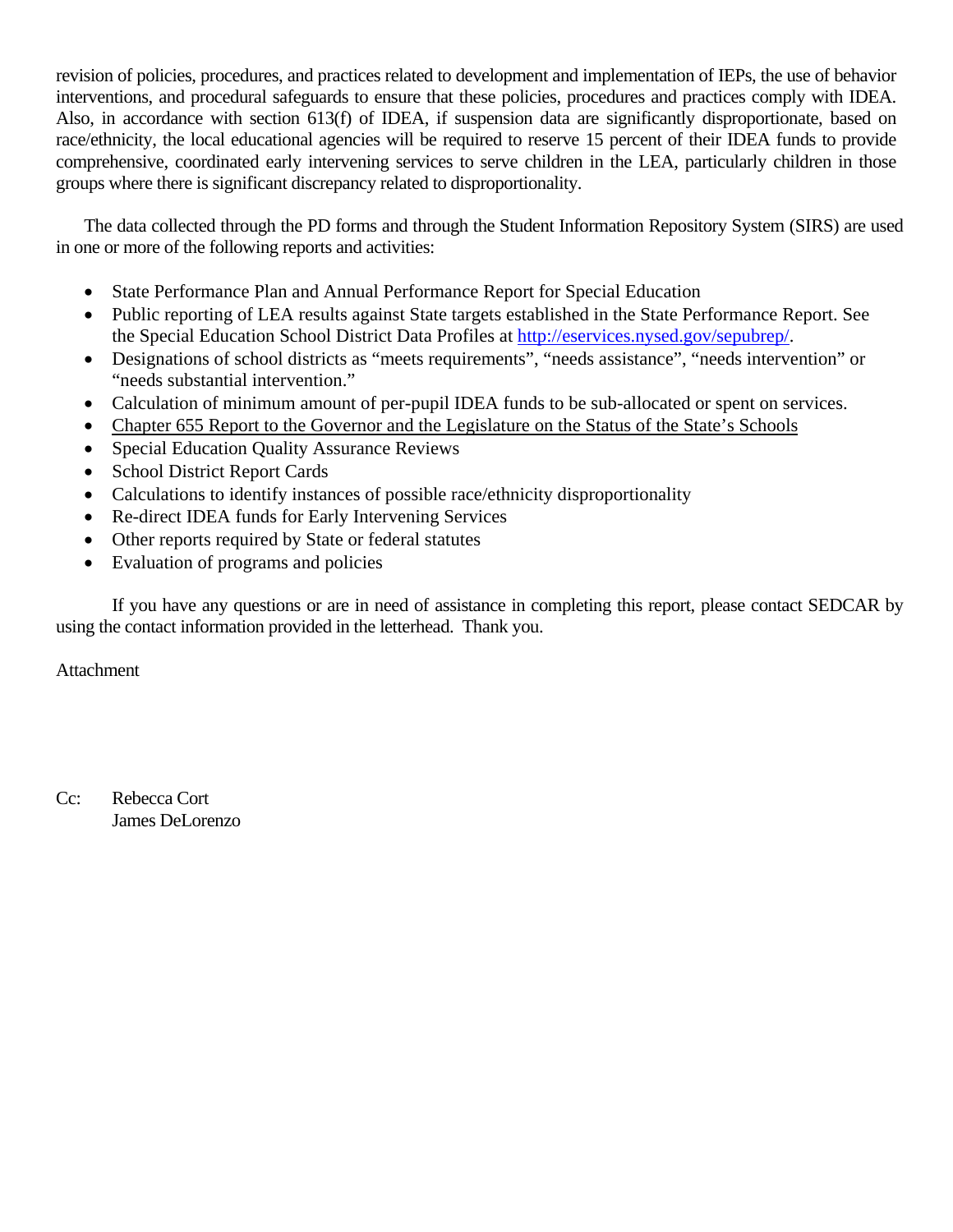# The University of the State of New York THE STATE EDUCATION DEPARTMENT OFFICE OF P-12 (SPECIAL EDUCATION) INFORMATION AND REPORTING SERVICES (IRS) 89 Washington Avenue – Rm 881 EBA Albany, NY 12234-0001

# *PD-8 — Report of Students with Disabilities Subject of Disciplinary Removal*

## **July 1, 2011 to June 30, 2012**

| <b>General</b><br><b>Instructions:</b> |                                                                                                                                                                         | 1. All Public School Districts, Special Act School Districts, Charter Schools, State Agencies and In-State<br>Approved Private Schools that provide educational services pursuant to Article 81 of the Education Law<br>must complete this report. |  |  |  |  |
|----------------------------------------|-------------------------------------------------------------------------------------------------------------------------------------------------------------------------|----------------------------------------------------------------------------------------------------------------------------------------------------------------------------------------------------------------------------------------------------|--|--|--|--|
|                                        |                                                                                                                                                                         | 2. This report must be submitted through our web-based PD data system at http://pd.nysed.gov by August 3,<br>2012. Paper copies of this report will not be accepted.                                                                               |  |  |  |  |
|                                        | 3. Retain one copy (and supporting documentation) in your district/school/agency for reference and audit<br>purposes. The required retention period ends June 30, 2019. |                                                                                                                                                                                                                                                    |  |  |  |  |
|                                        |                                                                                                                                                                         | 4. Carefully review instructions and definitions on the following pages.                                                                                                                                                                           |  |  |  |  |
|                                        |                                                                                                                                                                         | 5. If you have questions about this report, please call (518) 486-4678, or e-mail your questions to<br>dataquest@mail.nysed.gov                                                                                                                    |  |  |  |  |

## **Additional Instructions for Completing the PD-8 Report**

- 1. Report information for all students with disabilities (ages 3-21) who are the primary responsibility of your Committee of Preschool Special Education (CPSE) or Committee on Special Education (CSE) (or were enrolled in your Charter School), and who received in-school suspensions; or were suspended/expelled on an out-of-school basis; or were removed to an interim alternative education setting (IAES). Special Act School Districts and other approved private schools that provide educational services for students with disabilities pursuant to Article 81 should complete the PD-8 report only for students with disabilities provided special education services pursuant to Article 81. Charter Schools should complete the PD-8 report for all enrolled students with disabilities.
- 2. Data should be reported for the period July 1, 2011 to June 30, 2012. Students whose suspension/expulsion begins within the reporting period but extends beyond the reporting period must be included in this report. Also a student who commits an offense during this reporting period and is assigned a suspension/expulsion but receives the suspension/expulsion during the following reporting period must be included in this report.
- 3. Records of the amount of time students with disabilities are suspended should be maintained for all half day suspensions, but reported only if a student is suspended cumulatively for one or more days during the school year.
- Disabilities Subject to Discipline at http://www.p12.nysed.gov/specialed/lawsregs/part201.htm. 4. Please refer to Part 201 of the Commissioner's Regulations and *Procedural Safeguards for Students with*
- 5. If you have any questions or are in need of assistance in completing this report, please contact SEDCAR by telephoning (518) 486-4678, or e-mailing your questions to dataquest@mail.nysed.gov

## **Definitions of terms found in Tables 1-3**

*In-School Suspension (ISS) (Tables 1 and 2, Column 4)* – Instances in which the child is temporarily removed from his/her regular classroom(s) for disciplinary purposes but remains under the direct supervision of school personnel. Direct supervision means school personnel are physically in the same location as students under their supervision. This term does not include behavioral intervention such as "time-out" nor disciplinary detentions that are administered before or after the students' school day.

*Out-of-School Suspension (Tables 1 and 2, Column 2) -* Instances in which a child is temporarily removed from his/her regular school for disciplinary purposes to another setting (e.g., home, behavior center). This includes both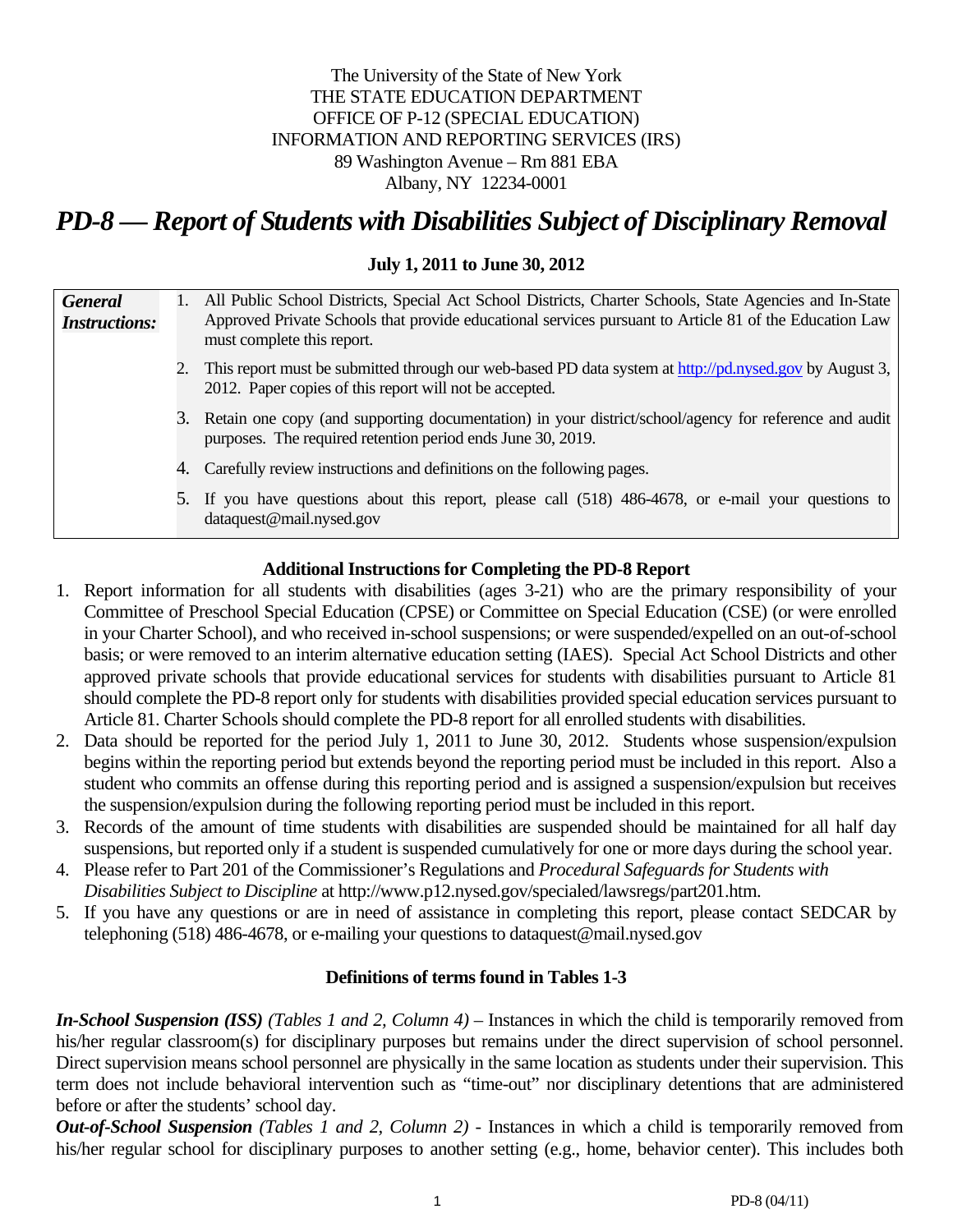removals in which no IEP services are provided because the removal is 10 days or less and removals in which the child continues to receive services according to his/her IEP.

*Expulsion (Tables 1, 2 and 3)* – An action taken by the local educational agency (LEA) removing a student from his/her regular school for disciplinary purposes for the remainder of the school year or longer in accordance with LEA policy. Include removals resulting from violations of the Gun Free Schools Act that are modified to less than 365 days.

*Unilateral Removal to an Interim Alternative Educational Setting (Tables 1 and 2, Section 1)* – Instances in which school personnel (not the CPSE or CSE) order the removal of students with disabilities from their current educational placement to an appropriate IAES determined by the CSE or CPSE for the same amount of time that students without disabilities would be subject to discipline, but for not more than 45 school days, if the students carry a weapon to school or to a school function, knowingly possess or use illegal drugs while at school or a school function, or sells or solicits the sale of a controlled substance while at school or a school function or inflicts serious bodily injury upon another person while at school, on school premises, or at a school function. (See definitions in Part 201 of the Commissioner's Regulations.)

*Removal by an Impartial Hearing Officer (Tables 1 and 2, Section 3)* – Those instances in which an impartial hearing officer orders the removal of students with disabilities from their current educational placement to an appropriate IAES for not more than 45 school days based on the impartial hearing officer's determination that the public agency has demonstrated by substantial evidence that maintaining the current placement is substantially likely to result in injury to the student and/or to others. *Impartial hearing officer* means an impartial hearing officer as defined in subdivision (x) of section 200.1 of the Commissioner's Regulations who is appointed to conduct an impartial hearing or expedited due process hearing pursuant to Education Law section 4404(1). Such term shall not include a hearing officer designated by a superintendent of schools to conduct a superintendent's hearing pursuant to Education Law section 3214.3(c).

*Disciplinary Removal* – Any instance in which a child is removed from his/her educational placement for disciplinary purposes, including in-school suspension, out-of-school suspension, expulsion, removal by school personnel to an IAES for drug or weapon offenses or serious bodily injury, and removal by hearing officer for likely injury to self or others.

*Drug offenses (Tables 1 and 2, Section 1, Column B)* – The use, possession, sale, or solicitation of drugs as identified in 21 U.S.C. §812; these offenses do not include use, possession, sale, or solicitation of alcohol or tobacco.

*Dangerous weapon (Tables 1 and 2, Section 1, Column C)* – A weapon, device, instrument, material, or substance, animate or inanimate, that is used for, or is readily capable of causing death or serious bodily injury, except that such a term does not include a pocket knife with a blade of less than 2 ½ inches in length (18 U.S.C. §930).

*Serious Bodily Injury (Tables 1 and 2, Section 1, Column D) -* A bodily injury that involves a substantial risk of death; extreme physical pain; protracted and obvious disfigurement; or protracted loss of impairment of the function of a bodily member, organ or faculty (18 U.S.C. section 1365(3)(h)).

*Limited English Proficient (LEP) (Table 2) - A* child who meets the definition of a limited English proficient IEP child under the Elementary and Secondary Education Act, 20 U.S.C Section 7801(A)(25). LEP status should reflect the child's status at the time of the removal.

 other Department data collection instruments such as the Basic Education Data System (BEDS) enrollment report.. *Race/ethnicity* (Table 2)- Students with disabilities' race/ethnicity must be reported consistently on all PD forms and Each student must be reported in only one of the race/ethnicity categories described below. We recommend the parents be provided an opportunity to designate their children as belonging to one race/ethnicity category. If they are unable to choose among the categories, school district personnel must use their best judgment and report the student in the category based on the group to which the student appears to belong, identifies with, or is regarded in the community as belonging.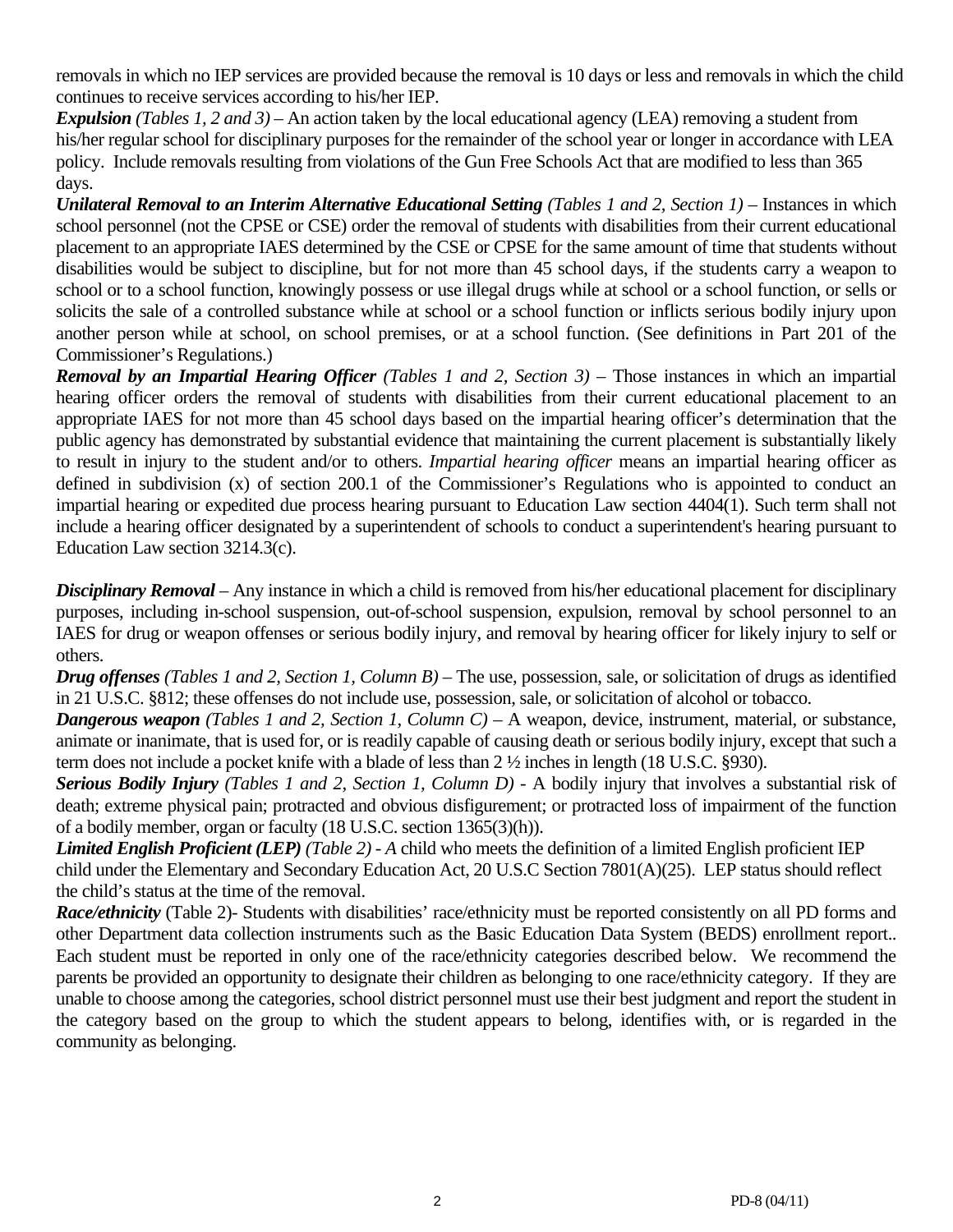| <b>Hispanic/Latino</b>  | A person of Cuban, Mexican, Puerto Rican, South or Central American, or other Spanish<br>culture or origin, regardless of race. Refers to Hispanic and/or Latino. |  |  |  |  |
|-------------------------|-------------------------------------------------------------------------------------------------------------------------------------------------------------------|--|--|--|--|
| <b>American Indian</b>  | A person having origins in any of the original peoples of North and South America (including                                                                      |  |  |  |  |
| or Alaska Native        | Central America) and who maintains tribal affiliation or community attachment. (Does not                                                                          |  |  |  |  |
|                         | include persons of Hispanic/Latino ethnicity.)                                                                                                                    |  |  |  |  |
| <b>Asian</b>            | A person having origins in any of the original peoples of the Far East, Southeast Asia, or the                                                                    |  |  |  |  |
|                         | Indian subcontinent. This includes, for example, Cambodia, China, India, Japan, Korea,                                                                            |  |  |  |  |
|                         | Malaysia, Pakistan, the Philippine Islands, Thailand, and Vietnam. (Does not include persons                                                                      |  |  |  |  |
|                         | of Hispanic/Latino ethnicity.)                                                                                                                                    |  |  |  |  |
| <b>Black or African</b> | A person having origins in any of the Black racial groups of Africa. (Does not include                                                                            |  |  |  |  |
| American                | <i>persons of Hispanic/Latino ethnicity.)</i>                                                                                                                     |  |  |  |  |
| <b>Native Hawaiian</b>  | A person having origins in any of the original peoples of Hawaii, Guam, Samoa, or the                                                                             |  |  |  |  |
| or Other Pacific        | Pacific Islands. (Does not include persons of Hispanic/Latino ethnicity.)                                                                                         |  |  |  |  |
| <b>Islander</b>         |                                                                                                                                                                   |  |  |  |  |
| <b>White</b>            | A person having origins in any of the original peoples of Europe, the Middle East, or North                                                                       |  |  |  |  |
|                         | Africa. (Does not include persons of Hispanic/Latino ethnicity.)                                                                                                  |  |  |  |  |
| Two or more races       | A person having origins in two or more of the five race categories listed immediately above.                                                                      |  |  |  |  |
|                         | (Does not include persons of Hispanic/Latino ethnicity.)                                                                                                          |  |  |  |  |
| <b>Total</b>            | The unduplicated total across the seven (7) race/ethnicity designations.                                                                                          |  |  |  |  |

# **Instructions for Tables 1 and Table 2**

- Report data in Table 1 (by disability category) and in Table 2 (by race/ethnicity, gender and LEP status) for all preschool and school-age students with disabilities removed to an IAES or suspended or expelled, in school or out-of-school. All disciplinary removals are to be reported for the period July 1, 2011 to June 30, 2012.
- In Tables 1 and 2, the number reported on each Line of Column 1A should be less than or equal to the sum of numbers reported on each Line of Columns 1B, 1C and ID.

# **Specific Instructions for Table 1- by Disability**

- 1. In Table 1, columns 1 through 5, report the number of students with disabilities in each column by disability category.
- 2. In column 1A, report the number of students with disabilities, ages 3-21, who were unilaterally removed for drug or weapons offenses or serious bodily injury by school personnel (NOT the IEP team) from their current educational placement to an IAES (determined by the IEP team). Children with more than one unilateral removal should be counted only once in column 1A.
- 3. Columns 1B, 1C, and 1D are counts of removals. Each student reported in column 1A should be reported at least once in columns 1B, 1C, or 1D.
- 4. In column 1B, report the total number of times the students reported in column 1A were unilaterally removed for drug offenses.
- 5. In column 1C, report the total number of times the students reported in column 1A were unilaterally removed for weapons offenses.
- 6. In column 1D, report the total number of times the students reported in column 1A were unilaterally removed for inflicting serious bodily injury on another person while at school, on school premises, or at a school function under the jurisdiction of the LEA.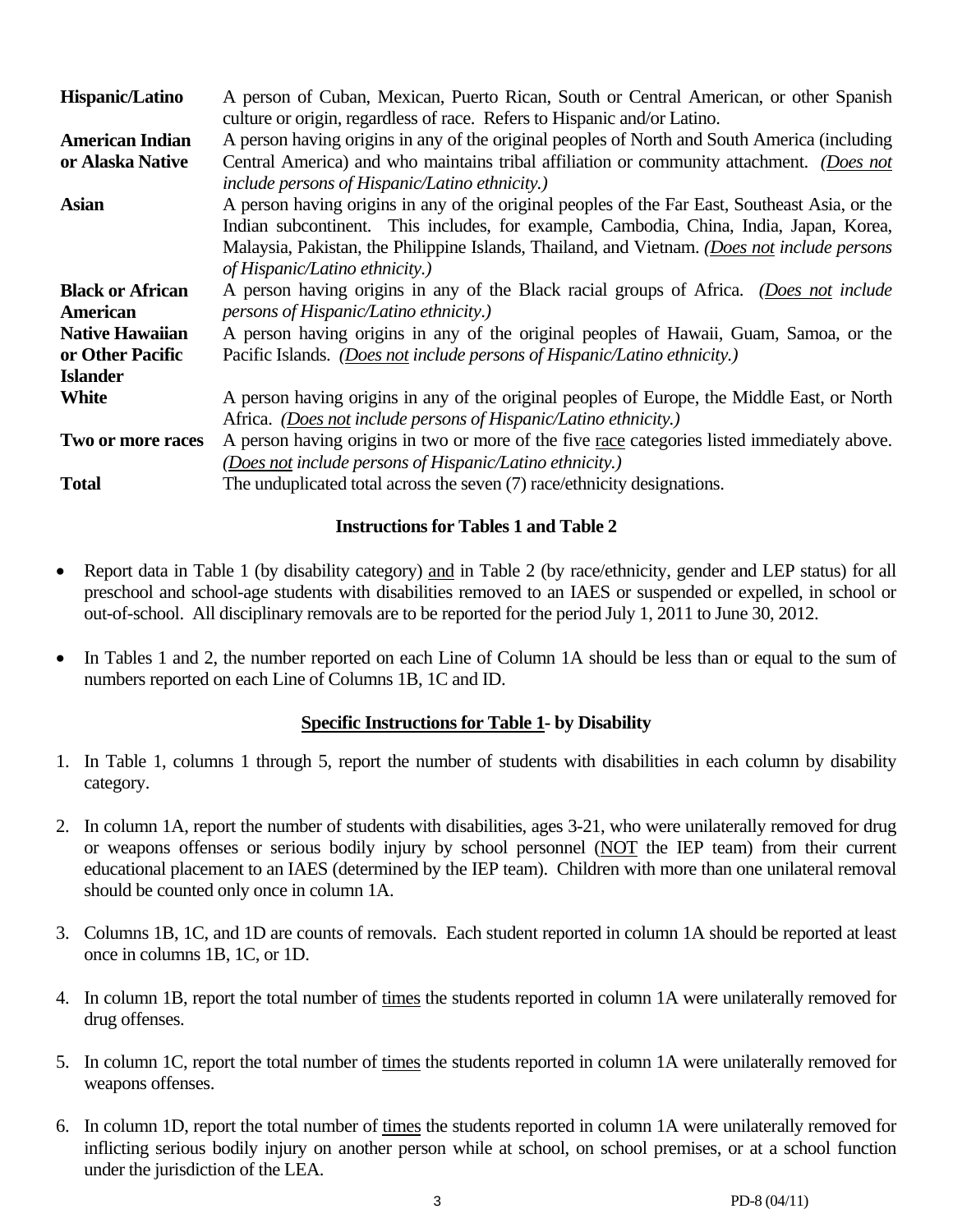- 7. If a student reported in column 1A was unilaterally removed to an IAES more than once then this student should be counted more than once in columns 1B, 1C, or 1D. If, in the course of a single incident, a student committed more than one type of offense, then report the student in each of the appropriate columns. For example, if the student committed both a drug offense and a weapon offense during the same incident, report the drug offense in column 1B and report the weapon offense in column 1C. Every student reported in columns 1B, 1C, and/or 1D should be counted once, and only once, in column 1A.
- 8. Students who were removed from school by school personnel for drugs, weapons, or serious bodily injury for 10 days or less *and* were NOT sent to an IAES, should be reported as having been suspended. Do not include these children in column 1A.
- 9. Students who were removed from school by school personnel for drugs, weapons, or serious bodily injury and who were sent to an IAES for 45 days or less should be reported in column 1A. This includes students who were sent to an IAES for 10 days or less.
- 10. In column 2, report the number of students ages 3-21, who were removed to an IAES based on an impartial hearing officer determination of likely injury to themselves or others. Students removed by an impartial hearing officer more than once should be counted only once in column 2.
- 11. Column 3 is a report of students ages 3-21 with out-of-school suspensions or expulsions.
- 12. In column 3A, report the number of students ages 3-21 with out-of-school suspensions or expulsions summing to 10 days or less during the school year for any offense or combination of offenses. No student should be reported more than once in column 3A.
- 13. In column 3B, report the number of students ages 3-21 with out-of-school suspensions or expulsions summing to more than 10 days during the school year for any offense or combination of offenses. No student should be reported more than once in column 3B.
- 14. NOTE: No student should be reported in both column 3A and column 3B. The sum of 3A and 3B is the total number of children with out-of-school suspensions or expulsions during the school year.
- 15. Column 4 is a report of students ages 3-21 with in-school suspensions.
- 16. In column 4A, report the number of students ages 3-21 with in-school suspensions summing to 10 days or less during the school year for any offense or combination of offenses. No student should be reported more than once in column 4A.
- 17. In column 4B, report the number of students ages 3-21 with in-school suspensions summing to more than 10 days during the school year for any offense or combination of offenses. No student should be reported more than once in column 4B.
- 18. NOTE: No student should be reported in both column 4A and column 4B. The sum of 4A and 4B is the total number of students with in-school suspensions during the school year.
- 19. NOTE: If a student has both in-school and out-of-school suspensions in the same school year, that same student can be reported in both column 3A or 3B and column 4A or 4B.
- 20. A student should be counted in only one of the first three columns (1A, 2, or 3) for the same offense. If a student is unilaterally removed for drugs and reported in column 1A, then do NOT report the student again in column 3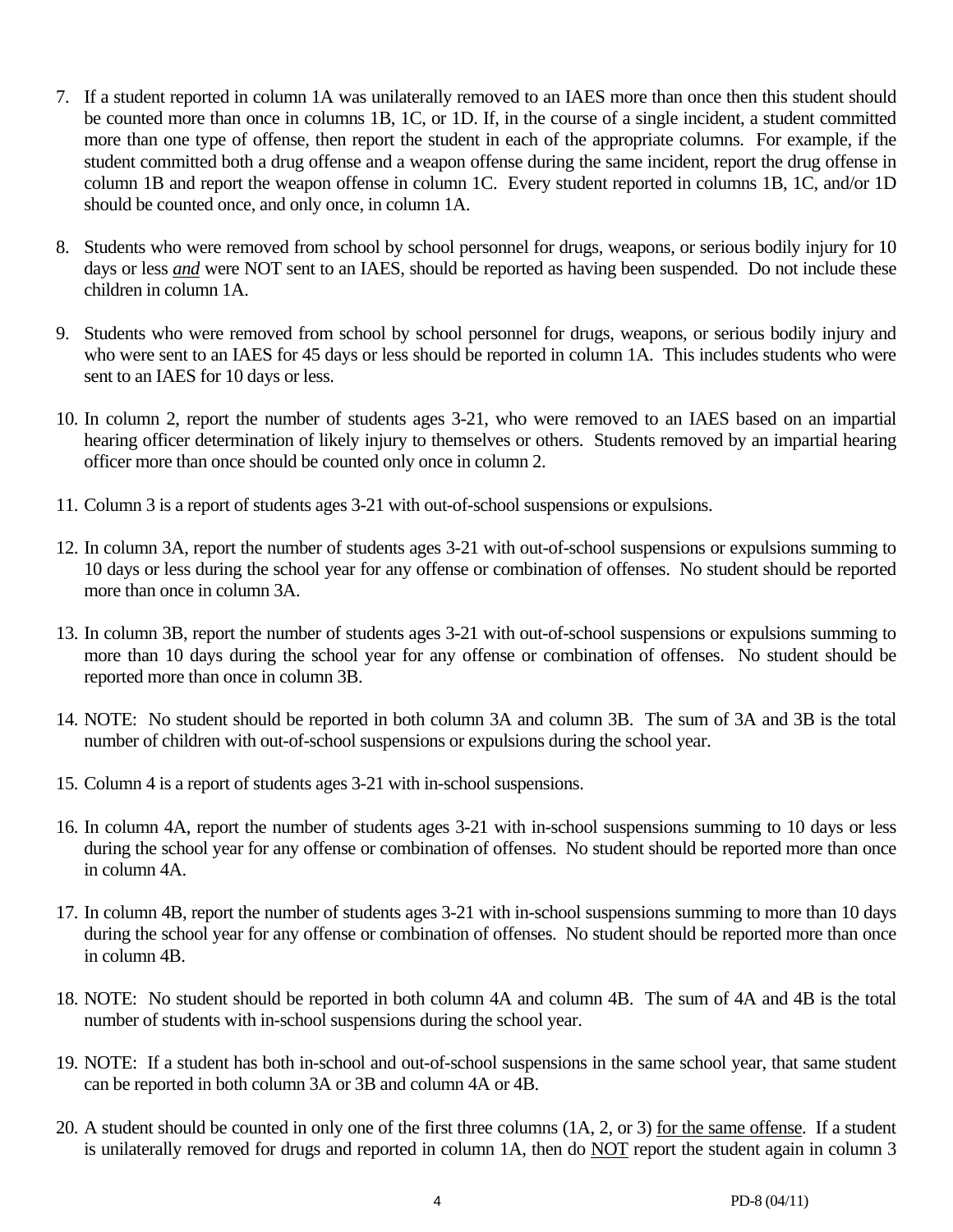for the same incident. Similarly, if a student is removed by an impartial hearing officer for likely injury and is reported in column 2, then do NOT report the student again in column 3 for the same incident.

- 21. A student who is subject to both an in-school and an out-of-school suspension for the same offense should be reported in both columns 3 and 4.
- 22. A student with more than one offense could be counted in more than one column (1A, 2, or 3). For example, a student who was unilaterally removed to an IAES and, later in the school year, was subject to an out-of-school suspension for more than 10 school days for a separate offense, should be reported in both column 1A and column 3.
- 23. Column 5 is a report of disciplinary removals. In column 5A, report the number of times any student with a disability was subject to any kind of disciplinary removal during the school year. When counting disciplinary removals, include in-school suspensions, out-of-school suspensions, expulsions, removals by school personnel to an IAES for drug or weapon offenses or serious bodily injury, and removals by an impartial hearing officer for likely injury to self or others. Note that column 5A is a report of disciplinary events, NOT students. If a student has more than one disciplinary removal in the school year, then each removal should be reported in column 5A. Report each student with a disciplinary removal only once in either column 5B, 5C, or 5D according to the cumulative number of days of removal during the school year.
- 24. In column 5B, report any student whose cumulative length of removal during the school year totaled 1 day or less.
- 25. In column 5C, report any student whose cumulative length of removal during the school year totaled between 2 and 10 days.
- 26. In column 5D, report any student whose cumulative length of removal during the school year totaled more than 10 days.
- 27. All students reported in columns 5B through 5D should have one or more disciplinary removals reported in column 5A. For example, a student who was suspended three times for three days each during the school year (a total of 9 days) should be reported 3 times in column 5A and once in column 5C.
- 28. NOTE: The sum of 5B, 5C, and 5D is the total number of students with one or more disciplinary removals during the school year. Each student reported in columns 1A, 2, 3, or 4 should be reported only ONCE in column 5B, 5C, or 5D, based on the cumulative number of days the child was removed during the school year.

## **Specific Instructions for Table 2 – by Race/Ethnicity, Gender and LEP Status**

The columns found in Table 1 are repeated in Table 2, and all students reported in Table 1 must also be reported in Table 2 three times: once by race/ethnicity, with the total on Line 7; once by gender, with the total on Line 10 and once by limited English proficiency, with the total on Line 13. Every column total in Table 1 must be equal to the corresponding column totals on Lines 7, 10 and 13 of Table 2.

# **Specific Instructions for Table 3**

- 1. In column A, report the number of students **with** disabilities ages 3-21 and the number of students **without**  disabilities in grades K through 12 who were subject to expulsion during the school year and who received educational services during the expulsion.
- 2. In column B, report the number of students with disabilities ages 3-21 and the number of students **without**  disabilities in grades K through 12 who did **NOT** receive educational services during the expulsion.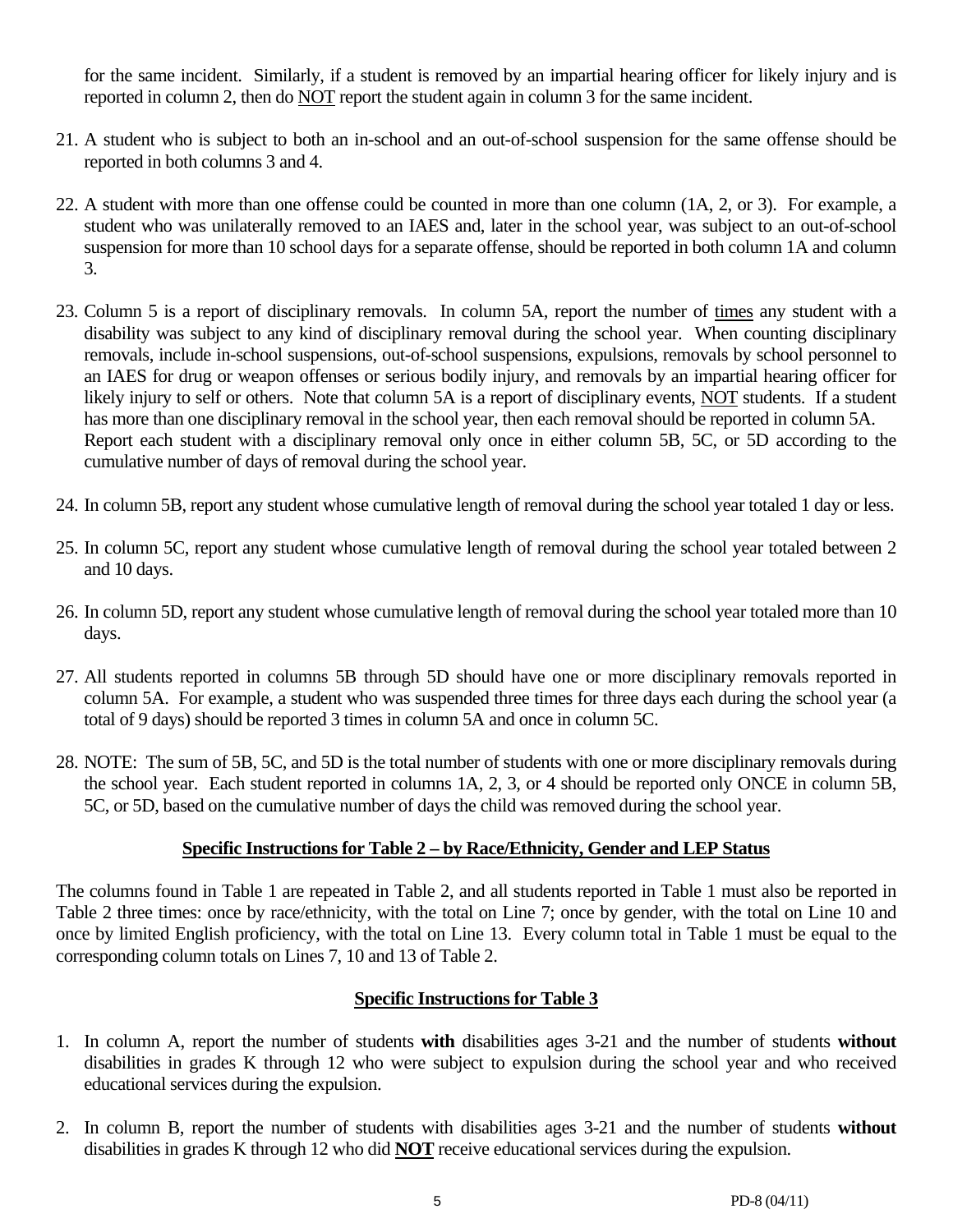3. NOTE: Students with disabilities must receive educational services during any removal of more than 10 school days. The only students with disabilities who should be reported in column B are those who were removed for less than 10 school days after an expulsion (e.g., students with disabilities expelled under the Gun Free Schools Act whose expulsions were modified to less than 10 school days).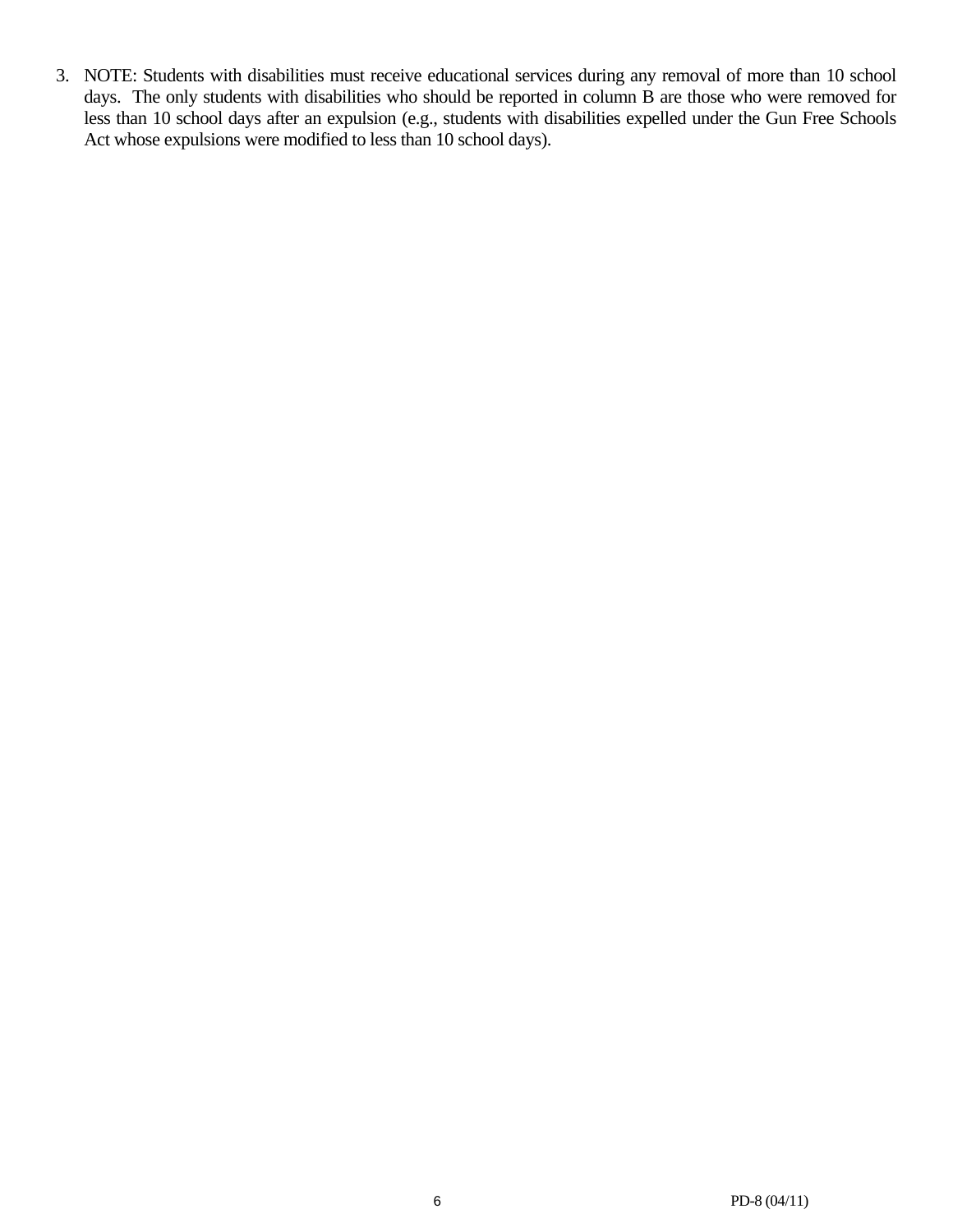#### **TABLE 1 – REPORT OF STUDENTS WITH DISABILITIES, AGES 3-21, REMOVED TO AN INTERIM ALTERNATIVE EDUCATION SETTING (IAES), OR SUSPENDED OR EXPELLED, OUT-OF-SCHOOL OR IN-SCHOOL, DURING 2011-2012 SCHOOL YEAR, BY DISABILITY**

#### **Please review definitions and instructions beginning on page 3 before completing this Table.**

| <b>Students with Disabilities</b><br><b>Ages 3-21</b> | 1. Unilateral Removals to an IAES by School Personnel                              |                                                                                 |                                                                                   |                                                                                                    | 2. Number of<br><b>Students Removed</b><br>to an IAES Based<br>on an Impartial<br><b>Hearing Officer</b><br>Determination<br>Regarding Likely<br>Injury | 3. Out-of-School Suspensions or Expulsions                                                                          |                                                                                                                       |
|-------------------------------------------------------|------------------------------------------------------------------------------------|---------------------------------------------------------------------------------|-----------------------------------------------------------------------------------|----------------------------------------------------------------------------------------------------|---------------------------------------------------------------------------------------------------------------------------------------------------------|---------------------------------------------------------------------------------------------------------------------|-----------------------------------------------------------------------------------------------------------------------|
| <b>Disability</b>                                     | A. Unduplicated<br>Count of Students<br>Reported in<br>Columns 1B, 1C<br>and $1D1$ | B. Number of<br><b>Times Students</b><br>were Removed for<br>Drugs <sup>2</sup> | C. Number of<br><b>Times Students</b><br>were Removed<br>for Weapons <sup>2</sup> | D. Number of<br><b>Times Students</b><br>were Removed<br>for Serious Bodily<br>Injury <sup>2</sup> | Unduplicated<br>Count of Students                                                                                                                       | A. Number of Students with<br>Disabilities with Out-of-School<br>Suspensions/Expulsions Totaling<br>10 Days or Less | B. Number of Students with<br>Disabilities with Out-of-School<br>Suspensions/Expulsions<br>Totaling More Than 10 Days |
| 1. Autism                                             |                                                                                    |                                                                                 |                                                                                   |                                                                                                    |                                                                                                                                                         |                                                                                                                     |                                                                                                                       |
| <b>Emotional Disturbance</b><br>2.                    |                                                                                    |                                                                                 |                                                                                   |                                                                                                    |                                                                                                                                                         |                                                                                                                     |                                                                                                                       |
| <b>Learning Disability</b><br>3.                      |                                                                                    |                                                                                 |                                                                                   |                                                                                                    |                                                                                                                                                         |                                                                                                                     |                                                                                                                       |
| 4. Intellectual Disability <sup>3</sup>               |                                                                                    |                                                                                 |                                                                                   |                                                                                                    |                                                                                                                                                         |                                                                                                                     |                                                                                                                       |
| 5. Deafness                                           |                                                                                    |                                                                                 |                                                                                   |                                                                                                    |                                                                                                                                                         |                                                                                                                     |                                                                                                                       |
| Hearing Impairment<br>6.                              |                                                                                    |                                                                                 |                                                                                   |                                                                                                    |                                                                                                                                                         |                                                                                                                     |                                                                                                                       |
| 7. Speech or Language<br>Impairment                   |                                                                                    |                                                                                 |                                                                                   |                                                                                                    |                                                                                                                                                         |                                                                                                                     |                                                                                                                       |
| Visual Impairment Including<br>8.<br><b>Blindness</b> |                                                                                    |                                                                                 |                                                                                   |                                                                                                    |                                                                                                                                                         |                                                                                                                     |                                                                                                                       |
| Orthopedic Impairment<br>9.                           |                                                                                    |                                                                                 |                                                                                   |                                                                                                    |                                                                                                                                                         |                                                                                                                     |                                                                                                                       |
| 10. Other health Impairment                           |                                                                                    |                                                                                 |                                                                                   |                                                                                                    |                                                                                                                                                         |                                                                                                                     |                                                                                                                       |
| 11. Multiple Disabilities                             |                                                                                    |                                                                                 |                                                                                   |                                                                                                    |                                                                                                                                                         |                                                                                                                     |                                                                                                                       |
| 12. Deaf-Blindness                                    |                                                                                    |                                                                                 |                                                                                   |                                                                                                    |                                                                                                                                                         |                                                                                                                     |                                                                                                                       |
| 13. Traumatic Brain Injury                            |                                                                                    |                                                                                 |                                                                                   |                                                                                                    |                                                                                                                                                         |                                                                                                                     |                                                                                                                       |
| 14. Preschool Student with a<br><b>Disability</b>     |                                                                                    |                                                                                 |                                                                                   |                                                                                                    |                                                                                                                                                         |                                                                                                                     |                                                                                                                       |
| 15. Total                                             |                                                                                    |                                                                                 |                                                                                   |                                                                                                    |                                                                                                                                                         |                                                                                                                     |                                                                                                                       |

<sup>1</sup>The number of students reported on each Line of Column 1A should be less than or equal to the sum of corresponding Lines of Columns 1B, 1C, and 1D.<br><sup>2</sup>Each student counted in Columns 1B, IC and/or 1D should be counted o

3Mental Retardation has been changed to Intellectual Disability in the 2010-11 school year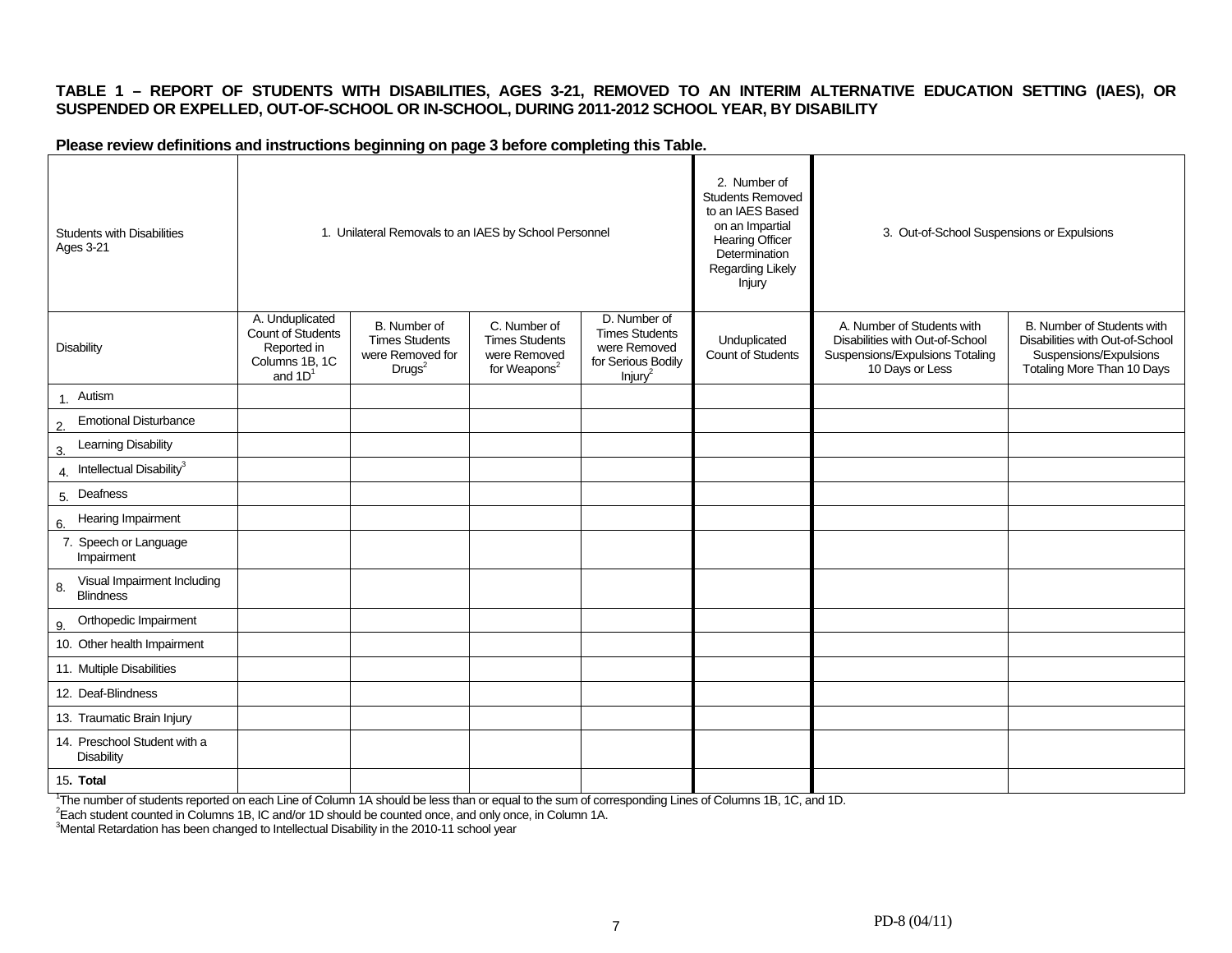| <b>Students with Disabilities</b><br><b>Ages 3-21</b> |                                                                                                                 | 4. In-School Suspensions                                                                                                 |                                                    | 5. Disciplinary Removals                                                                                    |                                                                                                          |                                                                                                                                   |
|-------------------------------------------------------|-----------------------------------------------------------------------------------------------------------------|--------------------------------------------------------------------------------------------------------------------------|----------------------------------------------------|-------------------------------------------------------------------------------------------------------------|----------------------------------------------------------------------------------------------------------|-----------------------------------------------------------------------------------------------------------------------------------|
| <b>Disability</b>                                     | A. Number of Students<br>with Disabilities with In-<br><b>School Suspensions</b><br>Totaling 10 Days or<br>Less | <b>B. Number of Students</b><br>with Disabilities with In-<br><b>School Suspensions</b><br>Totaling More Than 10<br>Days | A. Total Number of<br><b>Disciplinary Removals</b> | B. Number of<br>Students with<br>Disabilities with<br><b>Disciplinary Removals</b><br><b>Totaling 1 Day</b> | C. Number of<br>Students with<br>Disabilities with<br><b>Disciplinary Removals</b><br>Totaling 2-10 Days | D. Number of<br>Students with<br><b>Disabilities with</b><br><b>Disciplinary Removals</b><br><b>Totaling More Than</b><br>10 Days |
| 1. Autism                                             |                                                                                                                 |                                                                                                                          |                                                    |                                                                                                             |                                                                                                          |                                                                                                                                   |
| <b>Emotional Disturbance</b><br>2.                    |                                                                                                                 |                                                                                                                          |                                                    |                                                                                                             |                                                                                                          |                                                                                                                                   |
| <b>Learning Disability</b><br>3.                      |                                                                                                                 |                                                                                                                          |                                                    |                                                                                                             |                                                                                                          |                                                                                                                                   |
| 4. Intellectual Disability <sup>3</sup>               |                                                                                                                 |                                                                                                                          |                                                    |                                                                                                             |                                                                                                          |                                                                                                                                   |
| 5. Deafness                                           |                                                                                                                 |                                                                                                                          |                                                    |                                                                                                             |                                                                                                          |                                                                                                                                   |
| Hearing Impairment<br>6.                              |                                                                                                                 |                                                                                                                          |                                                    |                                                                                                             |                                                                                                          |                                                                                                                                   |
| 7. Speech or Language<br>Impairment                   |                                                                                                                 |                                                                                                                          |                                                    |                                                                                                             |                                                                                                          |                                                                                                                                   |
| Visual Impairment Including<br>8.<br><b>Blindness</b> |                                                                                                                 |                                                                                                                          |                                                    |                                                                                                             |                                                                                                          |                                                                                                                                   |
| Orthopedic Impairment<br>9.                           |                                                                                                                 |                                                                                                                          |                                                    |                                                                                                             |                                                                                                          |                                                                                                                                   |
| 10. Other health Impairment                           |                                                                                                                 |                                                                                                                          |                                                    |                                                                                                             |                                                                                                          |                                                                                                                                   |
| 11. Multiple Disabilities                             |                                                                                                                 |                                                                                                                          |                                                    |                                                                                                             |                                                                                                          |                                                                                                                                   |
| 12. Deaf-Blindness                                    |                                                                                                                 |                                                                                                                          |                                                    |                                                                                                             |                                                                                                          |                                                                                                                                   |
| 13. Traumatic Brain Injury                            |                                                                                                                 |                                                                                                                          |                                                    |                                                                                                             |                                                                                                          |                                                                                                                                   |
| 14. Preschool Student with a<br>Disability            |                                                                                                                 |                                                                                                                          |                                                    |                                                                                                             |                                                                                                          |                                                                                                                                   |
| 15. Total                                             |                                                                                                                 |                                                                                                                          |                                                    |                                                                                                             |                                                                                                          |                                                                                                                                   |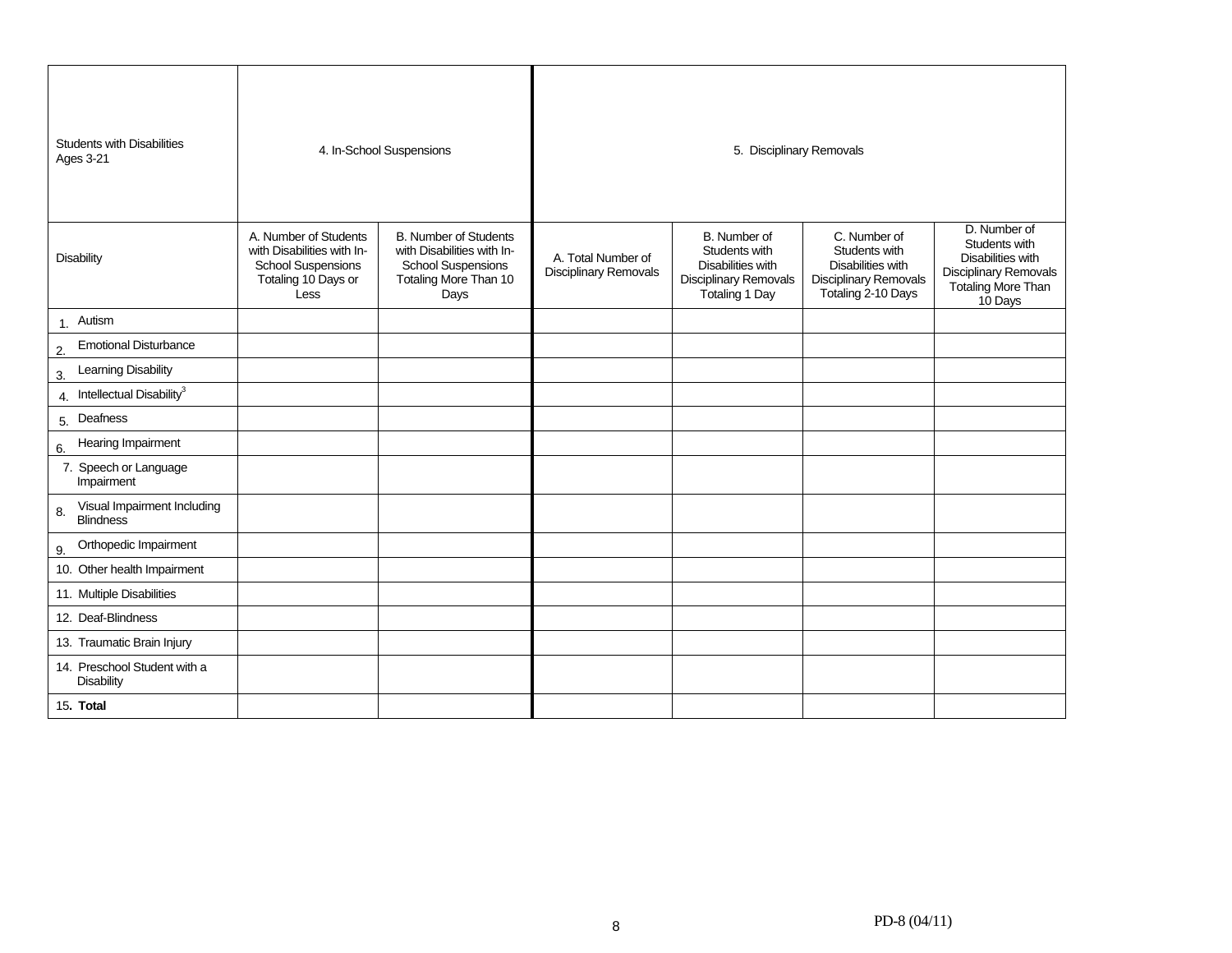#### **TABLE 2 – REPORT OF STUDENTS WITH DISABILITIES, AGES 3-21, REMOVED TO AN INTERIM ALTERNATIVE EDUCATION SETTING (IAES), OR SUSPENDED OR EXPELLED, OUT-OF-SCHOOL OR IN-SCHOOL, DURING 2011-2012 SCHOOL YEAR, BY RACE/ETHNICITY, BY GENDER and BY LEP STATUS**

**Please review definitions and instructions beginning on page 3 before completing this Table.** 

| <b>Students with Disabilities</b><br>Ages 3-21                                                                        | 1. Unilateral Removals to an IAES by School Personnel                                 |                                                                    |                                                                      | 2. Number of<br><b>Students Removed</b><br>to IAES Based on<br>an Impartial<br>Hearing Officer<br>Determination<br>Regarding Likely<br>Injury | 3. Out-of-School Suspensions or Expulsions |                                                                                                                     |                                                                                                                              |
|-----------------------------------------------------------------------------------------------------------------------|---------------------------------------------------------------------------------------|--------------------------------------------------------------------|----------------------------------------------------------------------|-----------------------------------------------------------------------------------------------------------------------------------------------|--------------------------------------------|---------------------------------------------------------------------------------------------------------------------|------------------------------------------------------------------------------------------------------------------------------|
| Race/Ethnicity, Gender and Limited<br>English Proficiency (LEP) Status                                                | А.<br>Unduplicated<br>Count of<br>Students<br>Reported in<br>Columns 1B,<br>1C and 1D | B. Number of<br><b>Times Students</b><br>were Removed<br>for Drugs | C. Number of<br><b>Times Students</b><br>were Removed<br>for Weapons | D. Number of Times<br>Students were<br>Removed for Serious<br>Bodily Injury                                                                   | Unduplicated<br>Count of Students          | A. Number of Students with<br>Disabilities with Out-of-School<br>Suspensions/Expulsions<br>Totaling 10 Days or Less | <b>B. Number of Students with</b><br>Disabilities with Out-of-School<br>Suspensions/Expulsions<br>Totaling More Than 10 Days |
| 1. Hispanic/Latino                                                                                                    |                                                                                       |                                                                    |                                                                      |                                                                                                                                               |                                            |                                                                                                                     |                                                                                                                              |
| American Indian or Alaska<br><b>Native (not of Hispanic/ Latino Ethnicity)</b>                                        |                                                                                       |                                                                    |                                                                      |                                                                                                                                               |                                            |                                                                                                                     |                                                                                                                              |
| Asian (not of Hispanic/ Latino<br>3.<br>Ethnicity)                                                                    |                                                                                       |                                                                    |                                                                      |                                                                                                                                               |                                            |                                                                                                                     |                                                                                                                              |
| Black or African American (not of<br>4 Black of Amean America                                                         |                                                                                       |                                                                    |                                                                      |                                                                                                                                               |                                            |                                                                                                                     |                                                                                                                              |
| Native Hawaiian or Other Pacific<br>5. Native Hawailan or Other Pa<br>Islander (not of Hispanic/ Latino<br>Ethnicity) |                                                                                       |                                                                    |                                                                      |                                                                                                                                               |                                            |                                                                                                                     |                                                                                                                              |
| White (not of Hispanic/ Latino<br>Ethnicity)                                                                          |                                                                                       |                                                                    |                                                                      |                                                                                                                                               |                                            |                                                                                                                     |                                                                                                                              |
| Two or more races<br>7.<br>(not of Hispanic Origin)                                                                   |                                                                                       |                                                                    |                                                                      |                                                                                                                                               |                                            |                                                                                                                     |                                                                                                                              |
| 8. Total by Race/Ethnicity <sup>1</sup>                                                                               |                                                                                       |                                                                    |                                                                      |                                                                                                                                               |                                            |                                                                                                                     |                                                                                                                              |
| 9. Male                                                                                                               |                                                                                       |                                                                    |                                                                      |                                                                                                                                               |                                            |                                                                                                                     |                                                                                                                              |
| 10. Female                                                                                                            |                                                                                       |                                                                    |                                                                      |                                                                                                                                               |                                            |                                                                                                                     |                                                                                                                              |
| 11. Total by Gender <sup>2</sup>                                                                                      |                                                                                       |                                                                    |                                                                      |                                                                                                                                               |                                            |                                                                                                                     |                                                                                                                              |
| 12. Limited English Proficient                                                                                        |                                                                                       |                                                                    |                                                                      |                                                                                                                                               |                                            |                                                                                                                     |                                                                                                                              |
| 13. Not Limited English Proficient                                                                                    |                                                                                       |                                                                    |                                                                      |                                                                                                                                               |                                            |                                                                                                                     |                                                                                                                              |
| 14. Total by LEP Status <sup>3</sup>                                                                                  |                                                                                       |                                                                    |                                                                      |                                                                                                                                               |                                            |                                                                                                                     |                                                                                                                              |

<sup>1</sup>The number of students reported in each Column on Line 8 (total by race/ethnicity) in Table 2 should be equal to the number reported in each corresponding Column on Line 15 in Table 1 (by disability).<br><sup>2</sup>The number of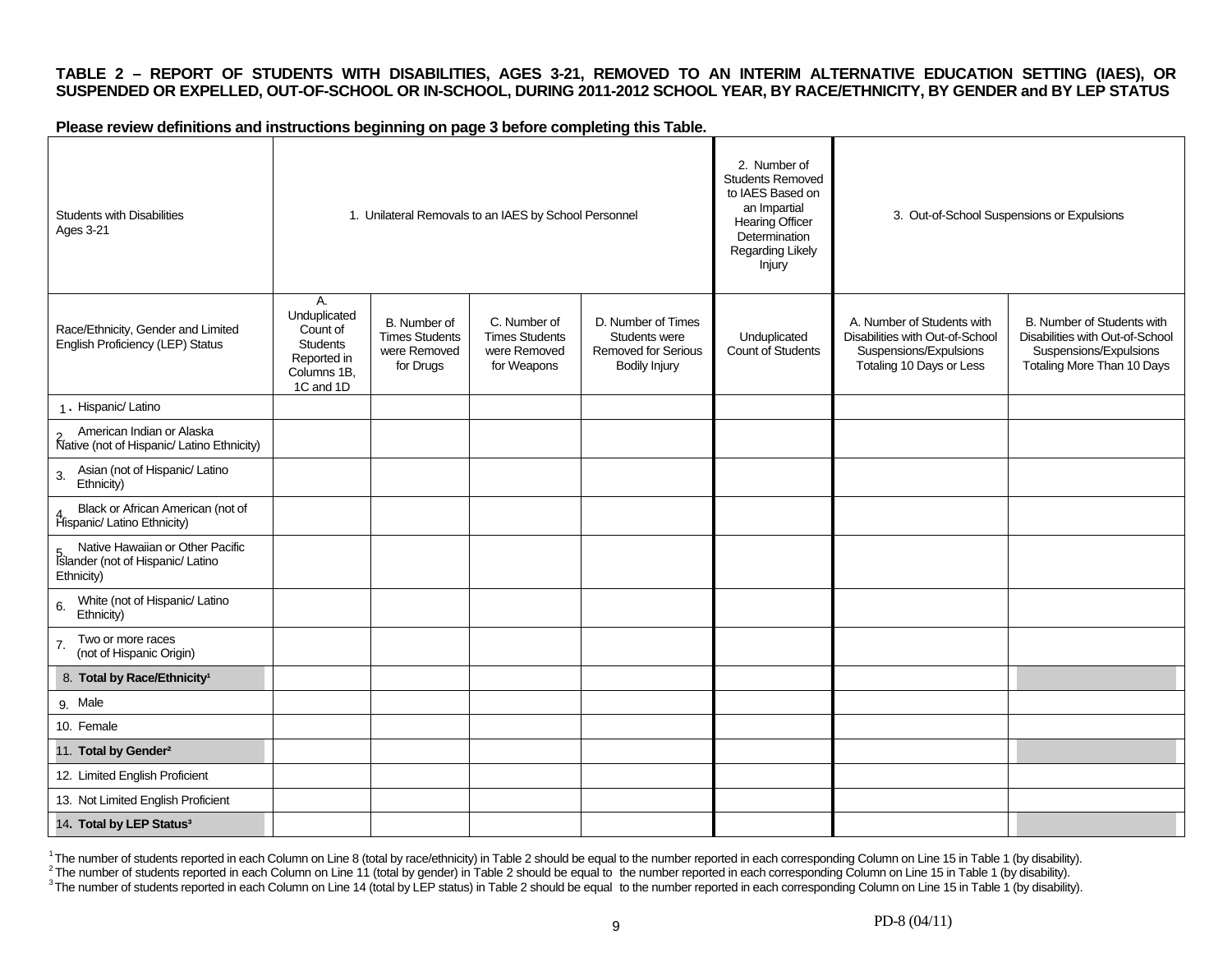| <b>Students with Disabilities</b><br><b>Ages 3-21</b>                                  | 4. In-School Suspensions                                                                                        |                                                                                                                          |                                                              | 5. Disciplinary Removals                                                                             |                                                                                                          |                                                                                                                                   |
|----------------------------------------------------------------------------------------|-----------------------------------------------------------------------------------------------------------------|--------------------------------------------------------------------------------------------------------------------------|--------------------------------------------------------------|------------------------------------------------------------------------------------------------------|----------------------------------------------------------------------------------------------------------|-----------------------------------------------------------------------------------------------------------------------------------|
| Race/Ethnicity, Gender and<br>Limited English Proficiency (LEP)<br><b>Status</b>       | A. Number of Students<br>with Disabilities with In-<br><b>School Suspensions</b><br>Totaling 10 Days or<br>Less | <b>B. Number of Students</b><br>with Disabilities with In-<br><b>School Suspensions</b><br>Totaling More Than 10<br>Days | A. Total Number of<br><b>Disciplinary</b><br><b>Removals</b> | B. Number of<br>Students with<br>Disabilities with<br><b>Disciplinary Removals</b><br>Totaling 1 Day | C. Number of<br>Students with<br>Disabilities with<br><b>Disciplinary Removals</b><br>Totaling 2-10 Days | D. Number of<br>Students with<br><b>Disabilities with</b><br><b>Disciplinary Removals</b><br><b>Totaling More Than</b><br>10 Days |
| 1. Hispanic/ Latino                                                                    |                                                                                                                 |                                                                                                                          |                                                              |                                                                                                      |                                                                                                          |                                                                                                                                   |
| American Indian or Alaska<br><b>Native (not of Hispanic/Latino</b><br>Ethnicity)       |                                                                                                                 |                                                                                                                          |                                                              |                                                                                                      |                                                                                                          |                                                                                                                                   |
| Asian (not of Hispanic/ Latino<br>3.<br>Ethnicity)                                     |                                                                                                                 |                                                                                                                          |                                                              |                                                                                                      |                                                                                                          |                                                                                                                                   |
| <b>Black or African American</b><br>(not of Hispanic/ Latino Ethnicity)                |                                                                                                                 |                                                                                                                          |                                                              |                                                                                                      |                                                                                                          |                                                                                                                                   |
| 5. Native Hawaiian or Other<br>Pacific Islander (not of Hispanic/<br>Latino Ethnicity) |                                                                                                                 |                                                                                                                          |                                                              |                                                                                                      |                                                                                                          |                                                                                                                                   |
| 6. White (not of Hispanic/ Latino<br>Ethnicity)                                        |                                                                                                                 |                                                                                                                          |                                                              |                                                                                                      |                                                                                                          |                                                                                                                                   |
| Two or more races<br>7.<br>(not of Hispanic Origin)                                    |                                                                                                                 |                                                                                                                          |                                                              |                                                                                                      |                                                                                                          |                                                                                                                                   |
| 8. Total by Race/Ethnicity <sup>1</sup>                                                |                                                                                                                 |                                                                                                                          |                                                              |                                                                                                      |                                                                                                          |                                                                                                                                   |
| 9. Male                                                                                |                                                                                                                 |                                                                                                                          |                                                              |                                                                                                      |                                                                                                          |                                                                                                                                   |
| 10. Female                                                                             |                                                                                                                 |                                                                                                                          |                                                              |                                                                                                      |                                                                                                          |                                                                                                                                   |
| 11. Total by Gender <sup>2</sup>                                                       |                                                                                                                 |                                                                                                                          |                                                              |                                                                                                      |                                                                                                          |                                                                                                                                   |
| 12. Limited English Proficient                                                         |                                                                                                                 |                                                                                                                          |                                                              |                                                                                                      |                                                                                                          |                                                                                                                                   |
| 13. Not Limited English Proficient                                                     |                                                                                                                 |                                                                                                                          |                                                              |                                                                                                      |                                                                                                          |                                                                                                                                   |
| 14. Total by LEP Status <sup>3</sup>                                                   |                                                                                                                 |                                                                                                                          |                                                              |                                                                                                      |                                                                                                          |                                                                                                                                   |

<sup>1</sup>The number of students reported in each Column on Line 8 (total by race/ethnicity) in Table 2 should be equal to the number reported in each corresponding Column on Line 15 in Table 1 (by disability).<br><sup>2</sup>The number of